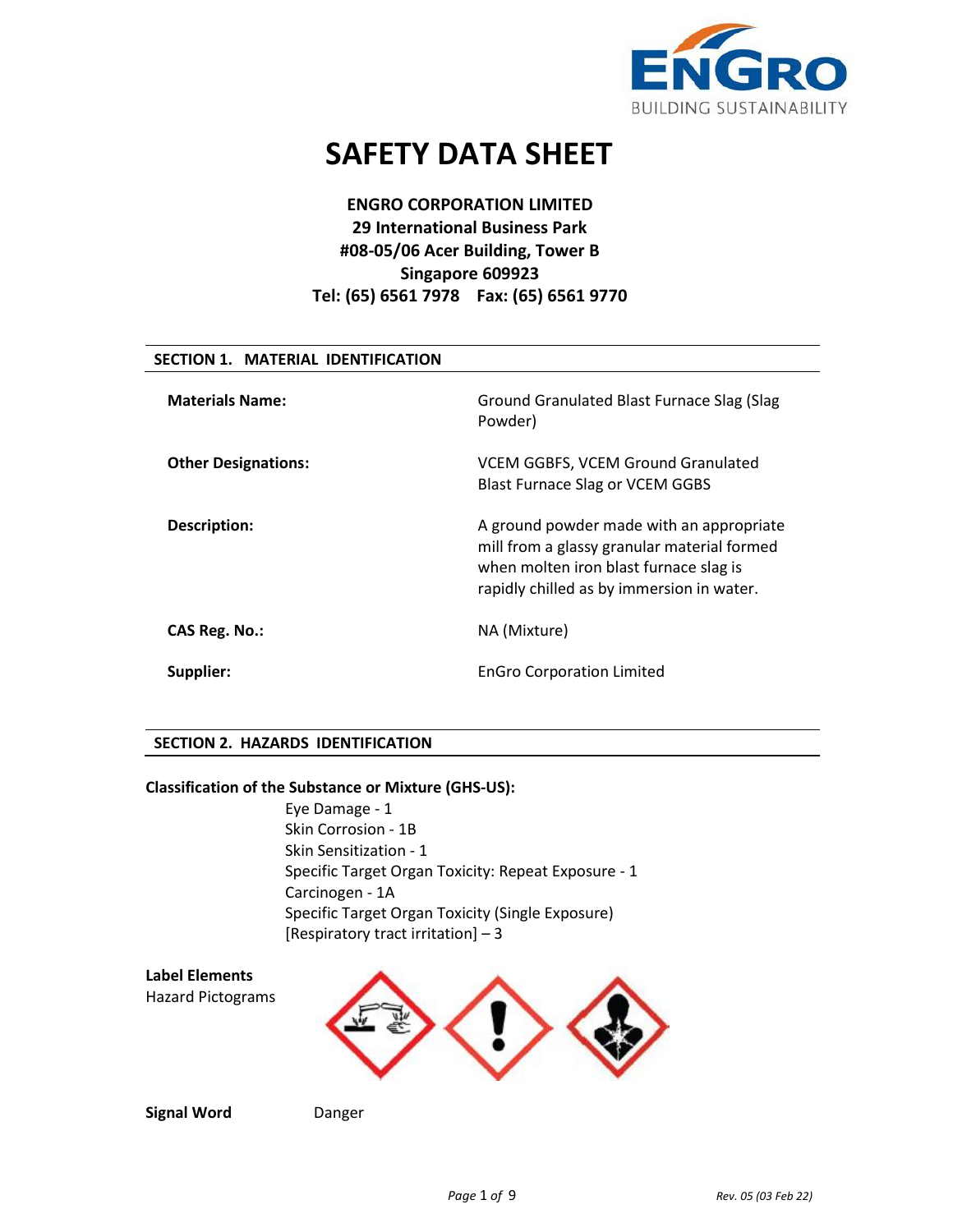

**Hazard Statements** Causes severe skin burns and eye damage May cause cancer (lungs). Causes damage to organs (lungs) through prolonged or repeated exposure.

## **Precautionary Statements**

| Prevention      | Obtain special instructions before use. Do not handle until all safety precautions<br>have been read and understood.<br>Do not breathe dust. Use only outdoors or in a well-ventilated area.<br>Wear protective gloves/protective clothing/eye protection/face protection<br>Wash thoroughly after handling. Do not eat, drink or smoke when using this<br>product.<br>Do not handle until all safety precautions have been read and understood. |
|-----------------|--------------------------------------------------------------------------------------------------------------------------------------------------------------------------------------------------------------------------------------------------------------------------------------------------------------------------------------------------------------------------------------------------------------------------------------------------|
| Response        | If exposed or concerned: Immediately get medical advice/attention if you feel<br>unwell or irritation or rash occurs.<br>If on skin: Wash with plenty of water. Take off contaminated clothing and wash<br>it before reuse.                                                                                                                                                                                                                      |
|                 | If in eyes: Rinse continuously with water for several minutes. Remove contact<br>lenses, if present and easy to do.<br>If inhaled: Remove person to fresh air and keep comfortable for breathing.<br>If swallowed: Rinse mouth. Do not induce vomiting.                                                                                                                                                                                          |
| <b>Storage</b>  | Restrict or control access to stockpile areas (store locked up).<br>Engulfment hazard: To prevent burial or suffocation, do not enter a confined<br>space, such as a silo, bulk truck or other storage container or vessel that stores<br>or contains slag cement without an effective procedure for assuring safety.<br>Store in a well ventilated area. Keep container tightly closed.                                                         |
| <b>Disposal</b> | Dispose of contents/container in accordance with local/state/national<br>regulations.                                                                                                                                                                                                                                                                                                                                                            |

**Other Hazards** Exposure may aggravate those with pre-existing eye, skin or respiratory condition or illness.

## **SECTION 3. COMPOSITION / INFORMATION ON INGREDIENTS**

**Ingredient:**

Iron Blast Furnace Slag

**Ingredient Sequence Number:**

01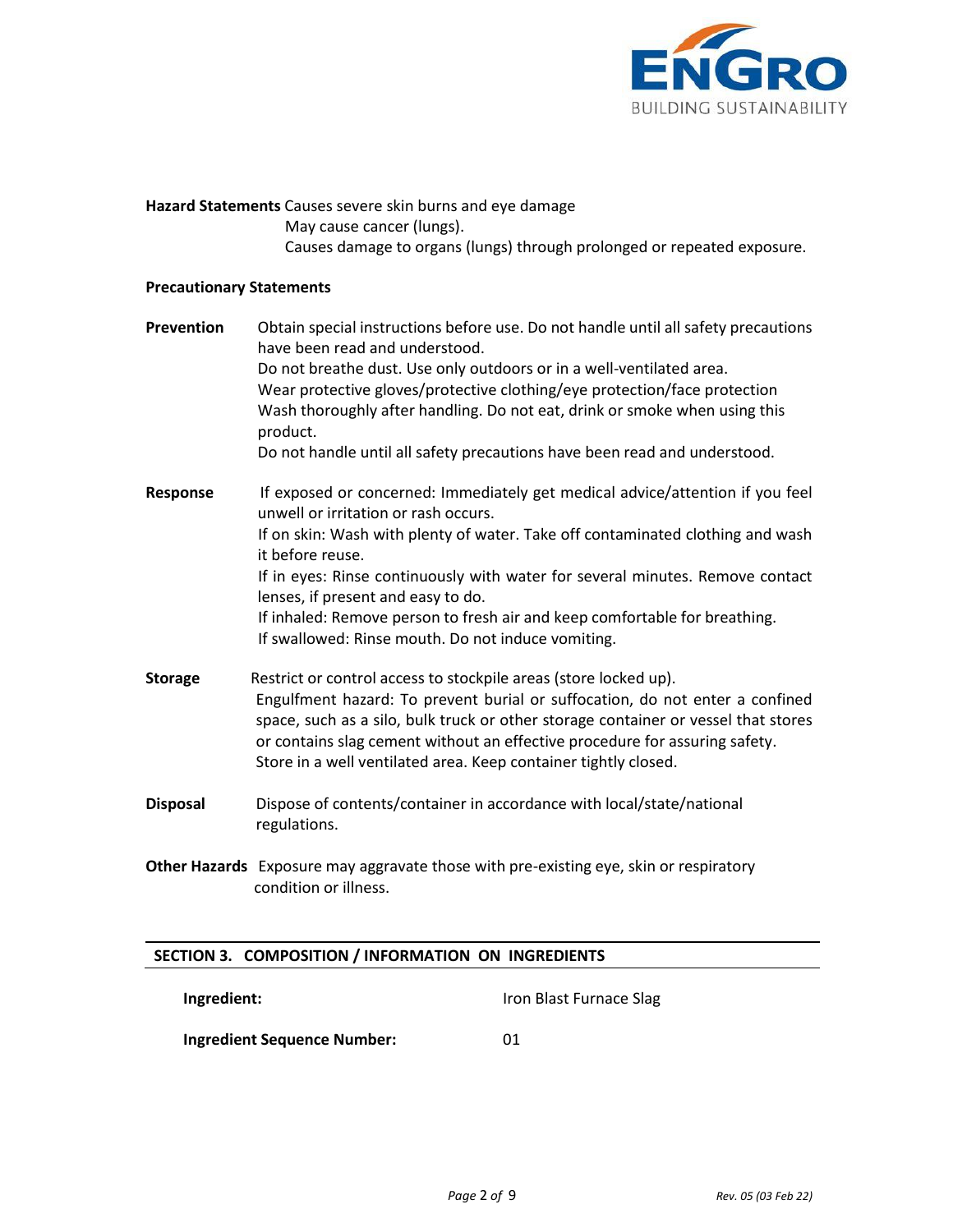

| <b>Components</b>                               | <b>CAS Number</b>   | Percentage (Approx.) |
|-------------------------------------------------|---------------------|----------------------|
| CaO (calcium oxide)                             | 1305-78-8           | 30-50                |
| SiO <sub>2</sub> (silicon dioxide)              | 7631-86-9           | 30-40                |
| $Al_2O_3$ (aluminum oxide)                      | 1344-28-1           | $7-17$               |
| Fe <sub>2</sub> O <sub>3</sub> (iron III oxide) | 1309-37-1           | $0.1 - 1.8$          |
| S (sulfur)                                      | 7704-34-9           | $0 - 2.0$            |
| MgO (magnesium oxide)                           | 1309-48-4           | $2 - 14$             |
| MnO (manganese oxide)                           | 7439-96-5           | $0 - 1.0$            |
|                                                 |                     |                      |
| Ingredient:                                     | Gypsum              |                      |
| <b>Ingredient Sequence Number:</b>              | 02                  |                      |
| <b>Ingredient Percentage:</b>                   | $0 - 5$             |                      |
| <b>CAS Number:</b>                              | 13397-24-5          |                      |
|                                                 |                     |                      |
| Ingredient:                                     | Reactivity-enhancer |                      |
| <b>Ingredient Sequence Number:</b>              | 03                  |                      |
| <b>Ingredient Percentage:</b>                   | Less than 1.0       |                      |
| <b>CAS Number:</b>                              | Proprietary         |                      |
| <b>NIOSH (RTECS) Number:</b>                    | Proprietary         |                      |
|                                                 |                     |                      |

## **SECTION 4. FIRST AID MEASURES**

| Eyes:       | Immediately flush eye(s) with plenty of clean water for at least 15<br>minutes, while holding the eyelid(s) open. Beyond flushing, do not<br>attempt to remove material from the eye(s). Contact a physician if<br>irritation persists or later develops. |
|-------------|-----------------------------------------------------------------------------------------------------------------------------------------------------------------------------------------------------------------------------------------------------------|
| Inhalation: | Remove to fresh air. Dust in throat and nasal passages should clear<br>spontaneously. Contact a physician if irritation persists or later develops.                                                                                                       |
| Skin:       | Wash with cool water and a pH-neutral soap or mild detergent intended<br>for use on skin. Seek medical treatment in all cases of prolonged direct<br>exposure to wet product or prolonged wet skin exposure to dry product.                               |
| Ingestion:  | Do not induce vomiting. If person is conscious, give large quantity of<br>water. Get immediate medical attention.                                                                                                                                         |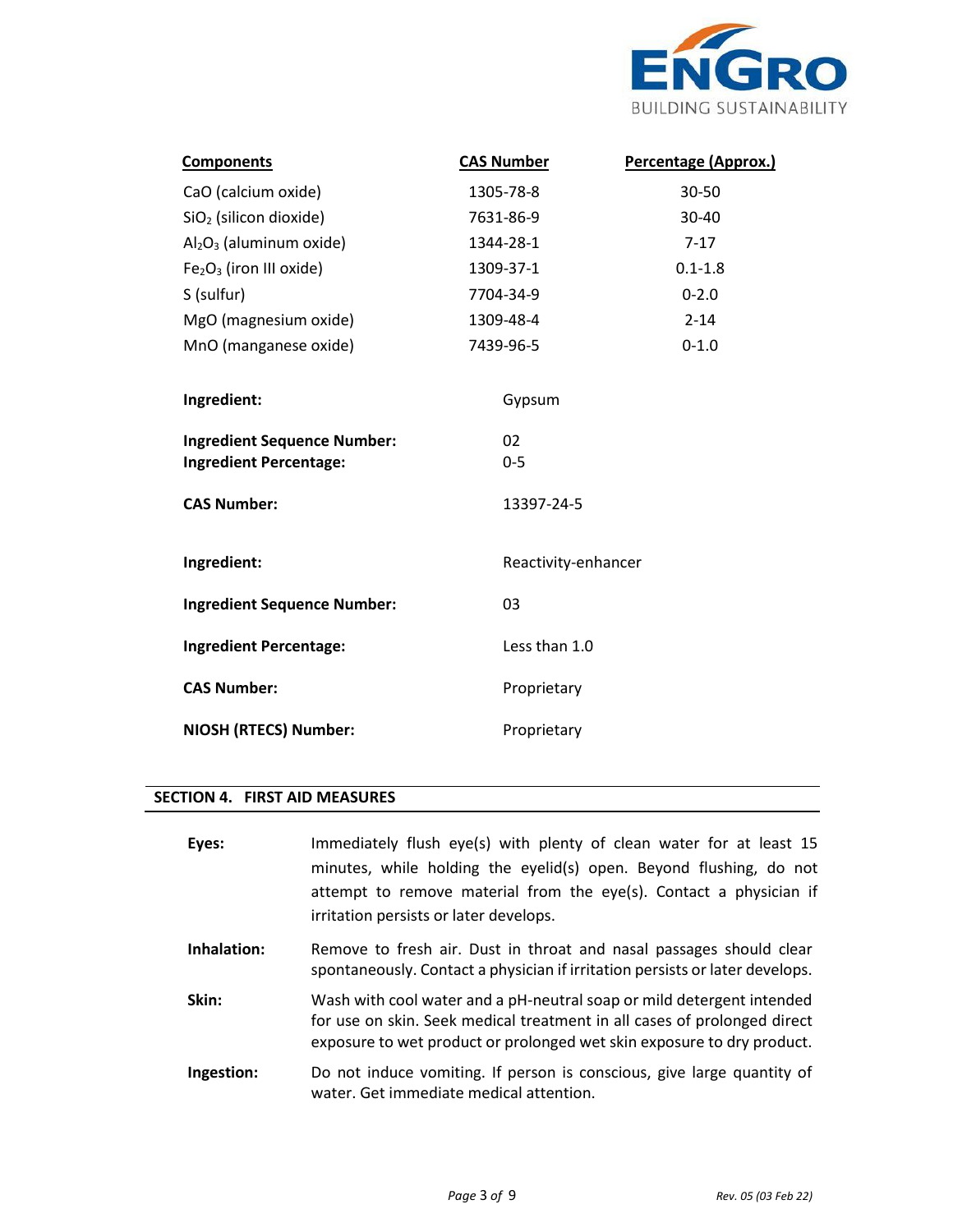

#### **SECTION 5. FIREFIGHTING MEASURES**

| <b>Flash Point:</b>                          | N/A                                        |
|----------------------------------------------|--------------------------------------------|
| <b>Extinguishing Media:</b>                  | Media suitable for surrounding fire. (FPN) |
| <b>Special Fire Fighting Procedures:</b>     | None                                       |
| <b>Unusual Fire &amp; Explosion Hazards:</b> | None reported                              |
| Flammable Limits in Air (Volume %):          | N/A                                        |
| <b>Lower Explosive Limit:</b>                | N/A                                        |
| <b>Upper Explosive Limit:</b>                | N/A                                        |

## **SECTION 6. ACCIDENTAL RELEASE MEASURES**

**Steps to be taken if material is released or spilled**: Use dry clean-up methods that do not disperse dust into the air. Avoid actions that cause dust to become airborne. Avoid inhalation of dust and contact with skin. Wear appropriate personal protective equipment. Scrape up wet material and place in an appropriate container. Allow the material to "dry" before disposal.

## **SECTION 7. HANDLING AND STORAGE**

**Respirable dust** may be generated during processing, handling, and storage. The personal protection and controls identified in Section 8 of the SDS should be applied as appropriate.

**Keep** product dry until used.

**Do not** store or handle near food and beverages or smoking materials.

**The personal protection and controls** identified in Section 8 of the SDS should be applied as appropriate.

## **SECTION 8. EXPOSURE CONTROLS AND PERSONAL PROTECTION**

**Ventilation:** Local exhaust or general ventilation adequate to maintain exposures below appropriate exposure limits.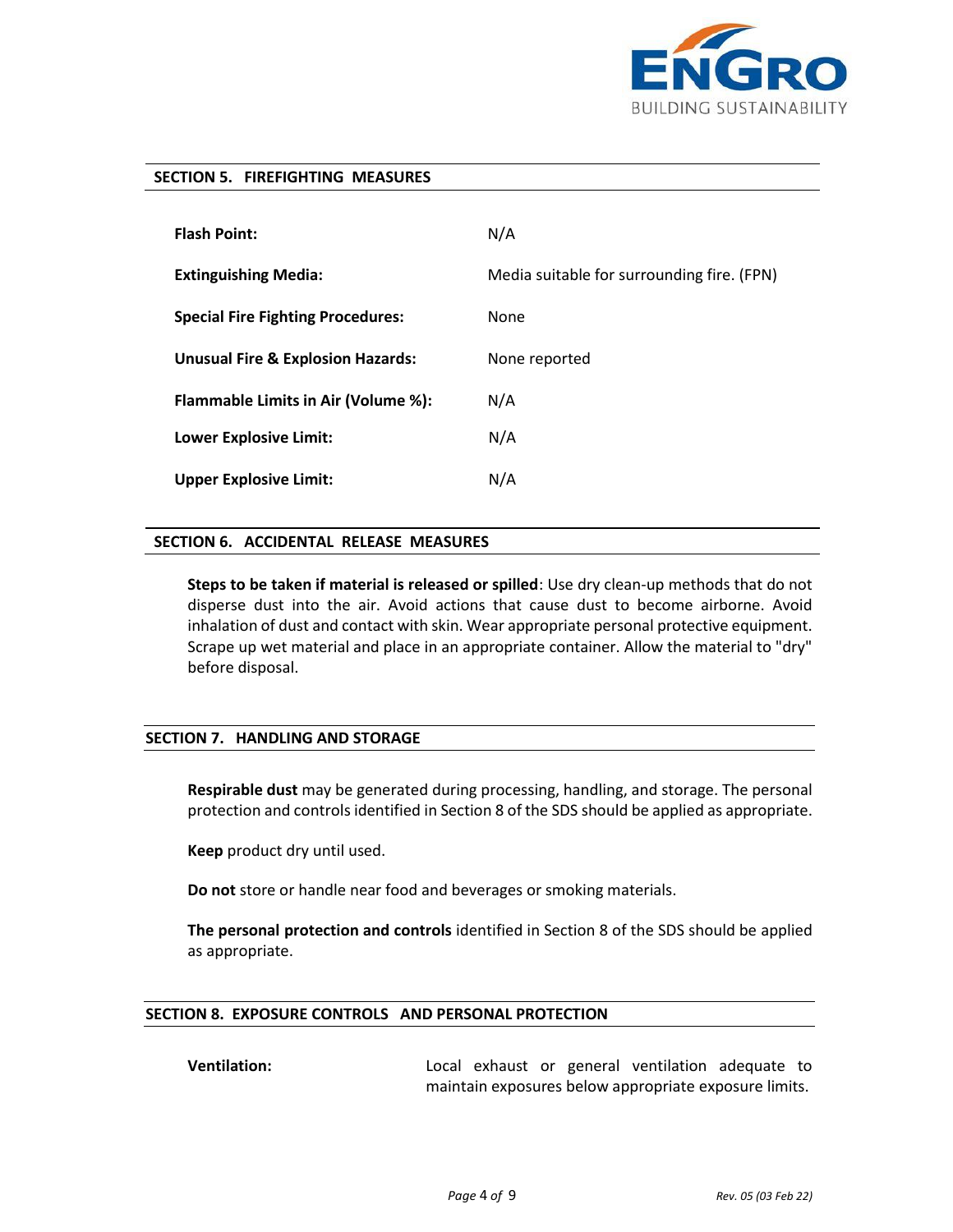

| Other:                         | Exposure levels should be monitored regularly.<br>Exposure levels in excess of appropriate exposure limits<br>should be reduced by all feasible engineering controls,<br>including (but not limited to) ventilation, process<br>enclosure, and enclosed employee workstations.              |
|--------------------------------|---------------------------------------------------------------------------------------------------------------------------------------------------------------------------------------------------------------------------------------------------------------------------------------------|
| <b>Respiratory Protection:</b> | When exposure levels exceed or are likely to exceed<br>appropriate exposure limits, follow MSHA or OSHA<br>regulations, as appropriate, for use of NIOSH-approved<br>respiratory protection equipment.                                                                                      |
| <b>Skin Protection:</b>        | Protective gloves, shoes and protective clothing that are<br>impervious to water should be worn to avoid contact<br>with skin.                                                                                                                                                              |
| <b>Eye Protection:</b>         | Safety glasses with side shields should be worn as<br>minimum protection. Dust goggles should be worn<br>when excessive (visible) dust conditions are present or<br>anticipated. Contact lenses should not be worn when<br>working with this product.                                       |
| Hygiene:                       | Periodically wash exposed skin with a pH-neutral soap.<br>Wash again before eating, drinking, smoking, and using<br>toilet facilities. Wash work clothes after each use. If<br>clothing becomes saturated with wet material, it should<br>be removed and replaced with clean, dry clothing. |

## **SECTION 9. PHYSICAL / CHEMICAL CHARACTERISTICS**

| <b>Boiling Point:</b>            | N/A                                                 |
|----------------------------------|-----------------------------------------------------|
| Specific Gravity ( $H_2O = 1$ ): | 2.80-2.95                                           |
| Vapor Pressure (mm Hg):          | N/A                                                 |
| <b>Melting Point:</b>            | N/A                                                 |
| <b>Vapor Density (AIR-1):</b>    | N/A                                                 |
| <b>Evaporation Rate:</b>         | N/A                                                 |
| <b>Solubility in Water:</b>      | $0.1 - 0.5 %$                                       |
| <b>Appearance &amp; Odor:</b>    | Beige to white powder with traces of<br>sulfur odor |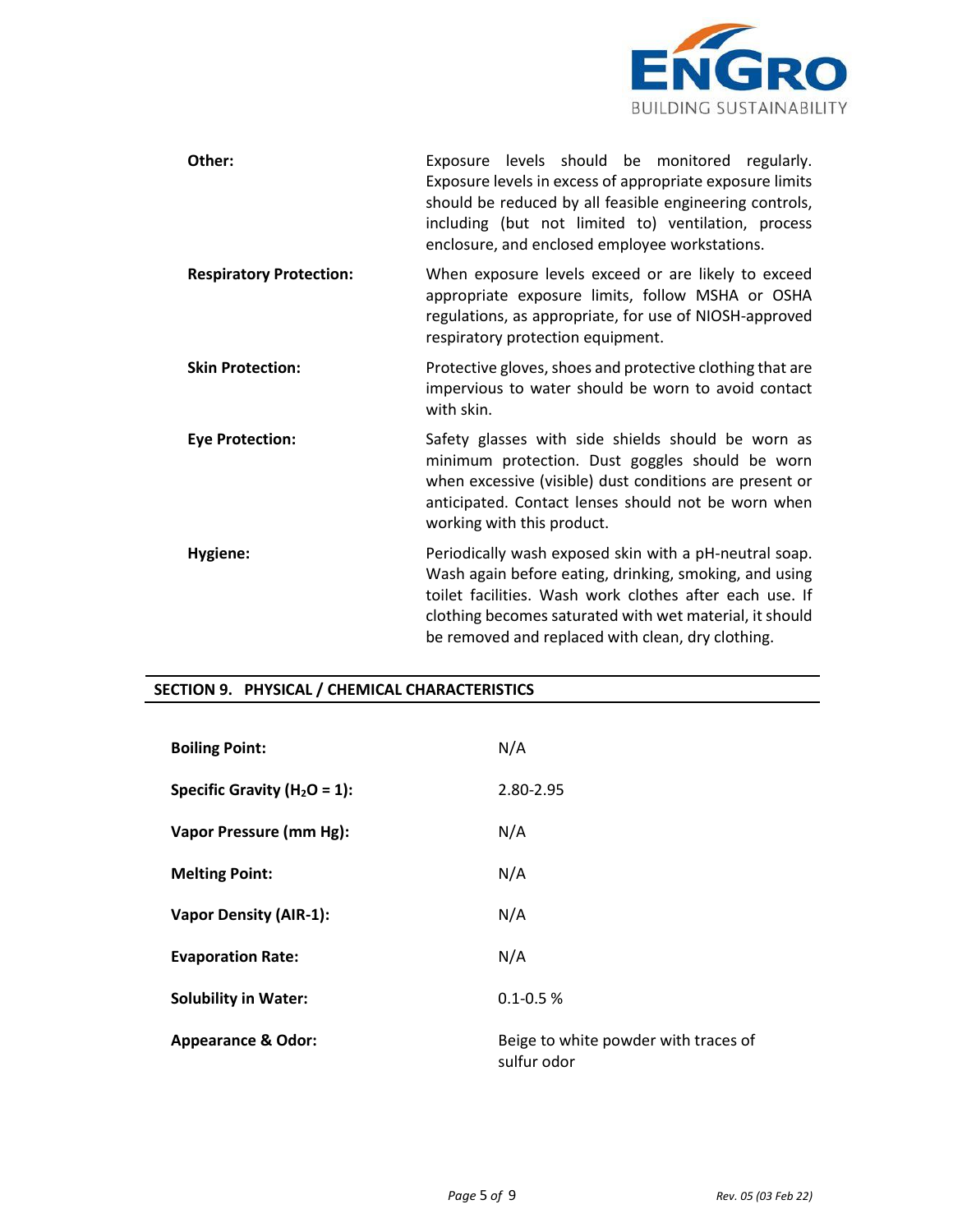

## **SECTION 10. STABILITY AND REACTIVITY**

| <b>Stability:</b>                           | Stable                                                                     |
|---------------------------------------------|----------------------------------------------------------------------------|
| <b>Conditions to Avoid (Stability):</b>     | Avoid moisture. Keep dry until used.                                       |
| <b>Materials to Avoid:</b>                  | None                                                                       |
| Incompatibility:                            | None                                                                       |
| <b>Hazardous Decomposition/By-products:</b> | Respirable dust particles may be<br>generated when the product is handled. |
| <b>Hazardous Polymerization:</b>            | Will not occur. No conditions to avoid.                                    |

## **SECTION 11. TOXICOLOGICAL**

## **EXPOSURE LIMITS:**

Unless specified otherwise, limits are expressed as a time-weighted average (TWA) concentration for an 8-hour work shift of a 40-hour workweek. Limits for cristobalite and tridymite (other forms of crystalline silica) are equal to one-half the limits for quartz.

## **ABBREVIATIONS:**

| <b>ACGIH TLV:</b>  | Threshold limit value of the American Conference of Governmental<br>Industrial Hygienists (ACGIH). The Federal Mine Safety and Health<br>Administration (MSHA) has adopted the TLVs established by ACGIH, as<br>set forth in the 1973 edition of "TLVs Threshold Limit Values for<br>Chemical Substances in Workroom Air Adopted by ACGIH for 1973". |
|--------------------|------------------------------------------------------------------------------------------------------------------------------------------------------------------------------------------------------------------------------------------------------------------------------------------------------------------------------------------------------|
| $m.p.p.c.f.$ :     | Millions of particles per cubic foot of air, based on impinger samples<br>counted by light-field techniques.                                                                                                                                                                                                                                         |
| $mg/m^3$ :         | Milligrams of substance per cubic meter of air.                                                                                                                                                                                                                                                                                                      |
| <b>NIOSH REL:</b>  | Recommended exposure limit of the National Institute for Occupational<br>Safety and Health (NIOSH), expressed as a TWA concentration for up to<br>a 10-hour workday during a 40-hour workweek.                                                                                                                                                       |
| <b>NIOSH STEL:</b> | NIOSH Short Term Exposure Limit. This is a 15-minute TWA exposure<br>that should not be exceeded at any time during a workday.                                                                                                                                                                                                                       |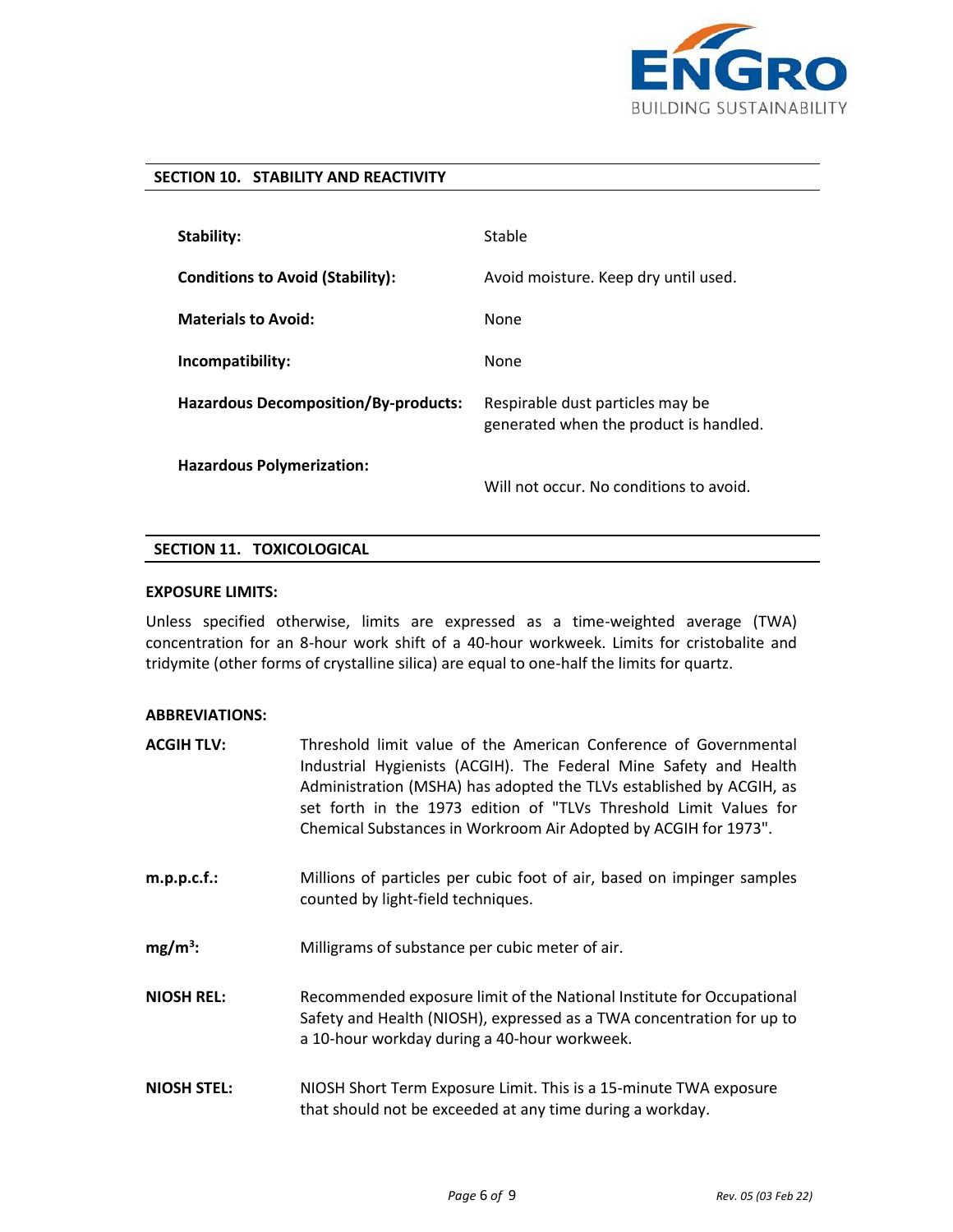

- **OSHA ACC:** Acceptable Ceiling Concentration set by the federal Occupational Safety and Health Administration (OSHA). Under OSHA regulations, an employee's exposure to an acceptable ceiling concentration shall not exceed at any time during an 8-hour shift the acceptable ceiling concentration limit given for the substance, except for a time period, and up to a concentration not exceeding the maximum duration and concentration allowed as specified under the subheading "acceptable maximum peak above ACC for an 8-hour shift". If no such subheading appears, then employee exposure shall never exceed the acceptable ceiling concentration limit.
- **OSHA PEL:** Permissible exposure limit of OSHA.
- *Calcium Oxide CaO:* **OSHA PEL:** 5 mg/m<sup>3</sup> ; **ACGIH TLV:** 5 mg/m3; **NIOSH REL:** 2 mg/m<sup>3</sup> .
- *Silicon Dioxide SiO2:* **OSHA PEL:** (respirable) 80 mg/m<sup>3</sup> (% SiO<sup>2</sup> ); **ACGIH TLV:** 20 m.p.p.c.f.; **NIOSH REL:** 6 mg/m<sup>3</sup> .
- *Magnesium Oxide MgO:* **OSHA PEL:** (total particulate) 15 mg/m<sup>3</sup> ; **ACGIH TLV** 10 mg/m<sup>3</sup> .
- Alumina Al2O3: **OSHA PEL:** (respirable) 5 mg/m<sup>3</sup>, (total dust) 15 mg/m<sup>3</sup>; ACGIH TLV: 10 mg/m<sup>3</sup>.
- *Iron Oxide Fe2O3:* **OSHA PEL:** 10 mg/m<sup>3</sup> ; **ACGIH TLV:** 10 mg/m<sup>3</sup> ; **NIOSH REL:** 5 mg/m<sup>3</sup> .
- Manganese Oxide MnO: OSHA ACC: 5 mg/m<sup>3</sup>; ACGIH TLV: 5 mg/m<sup>3</sup>; NIOSH STEL: 3 mg/m<sup>3</sup>; **NIOSH REL:** 1 mg/m<sup>3</sup> .
- *Sulfur S:* **OSHA P**EL: Not listed; **ACGIH TLV:** Not listed; **NIOSH STEL:** Not listed.
- **Other Particulates: OSHA PEL:** (total particulate, not otherwise regulated) 15 mg/m<sup>3</sup>, (respirable particulate, not otherwise regulated) 5 mg/m<sup>3</sup> ; **ACGIH TLV:** (nuisance particulates) 10 mg/m<sup>3</sup> .

## **HEALTH HAZARDS:**

## **Primary Route**(**s) of Entry:**

**Inhalation:** Yes **Skin:** Yes **Ingestion:** No or unlikely.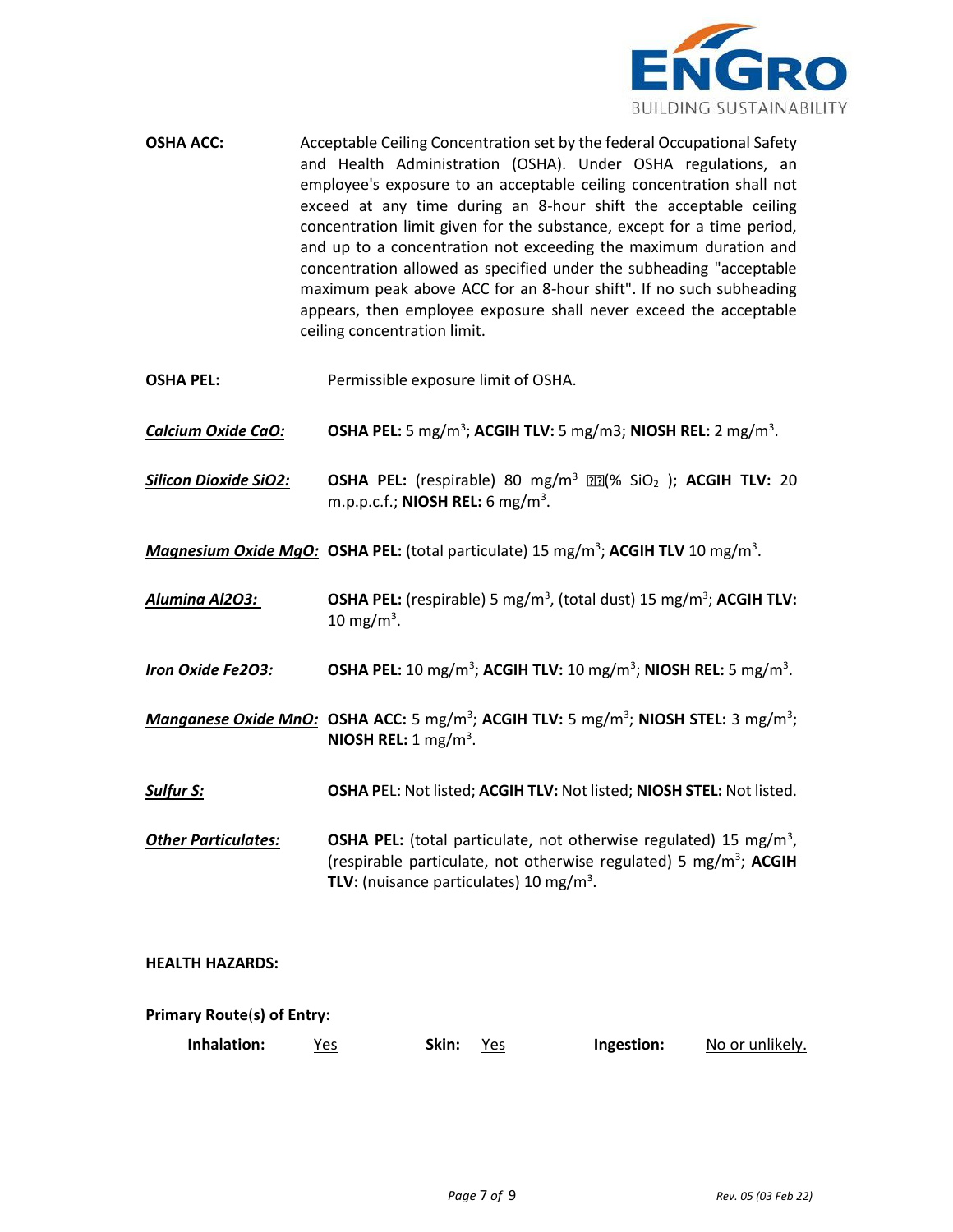

| Acute:                                                                |                                                                                                                                                                                                                                                                                                                                                                  |                                                                                                                                                                                                        |
|-----------------------------------------------------------------------|------------------------------------------------------------------------------------------------------------------------------------------------------------------------------------------------------------------------------------------------------------------------------------------------------------------------------------------------------------------|--------------------------------------------------------------------------------------------------------------------------------------------------------------------------------------------------------|
| <b>Eye Contact:</b>                                                   | Minor irritation to the eyes. Direct contact by larger amounts of<br>material or splashes of wet material may cause effects ranging<br>from moderate eye irritation to chemical burns and blindness.                                                                                                                                                             |                                                                                                                                                                                                        |
| Inhalation:                                                           | Dusts may irritate the nose, throat, and respiratory tract.<br>Coughing, sneezing, and shortness of breath may occur following<br>exposures in excess of appropriate exposure limits.                                                                                                                                                                            |                                                                                                                                                                                                        |
| <b>Skin Contact:</b>                                                  | Exposure to dry material may cause drying of the skin with<br>consequent mild irritation. Dry material contacting wet skin or<br>exposure to moist or wet material may cause more severe skin<br>effects including thickening, cracking or fissuring of the skin.<br>Prolonged exposure can cause severe skin damage in the form of<br>(caustic) chemical burns. |                                                                                                                                                                                                        |
| Ingestion:                                                            | Ingestion of large amounts may cause gastrointestinal irritation<br>and blockage.                                                                                                                                                                                                                                                                                |                                                                                                                                                                                                        |
| <b>Chronic:</b>                                                       |                                                                                                                                                                                                                                                                                                                                                                  |                                                                                                                                                                                                        |
| Inhalation:                                                           |                                                                                                                                                                                                                                                                                                                                                                  | Inhalation of slag dust can cause<br>inflammation of the lining of the nose.                                                                                                                           |
| <b>Eye Contact:</b>                                                   |                                                                                                                                                                                                                                                                                                                                                                  | Exposure to slag dust may cause<br>inflammation of the cornea.                                                                                                                                         |
| <b>Skin Contact:</b>                                                  |                                                                                                                                                                                                                                                                                                                                                                  | Hypersensitive individuals may develop<br>allergic dermatitis.                                                                                                                                         |
| <b>Signs &amp; Symptoms Of Exposure:</b>                              |                                                                                                                                                                                                                                                                                                                                                                  | Irritation of eyes, skin and/or respiratory<br>system.                                                                                                                                                 |
| <b>Medical Conditions Generally</b><br><b>Aggravated by Exposure:</b> |                                                                                                                                                                                                                                                                                                                                                                  | Inhaling respirable dust may aggravate<br>existing respiratory system disease(s)<br>and/or dysfunctions such as emphysema<br>or asthma. Exposure may aggravate<br>existing skin and/or eye conditions. |

## **SECTION 12. ECOLOGICAL INFORMATION**

For questions regarding Ecological information refer to contact information in Section 1.